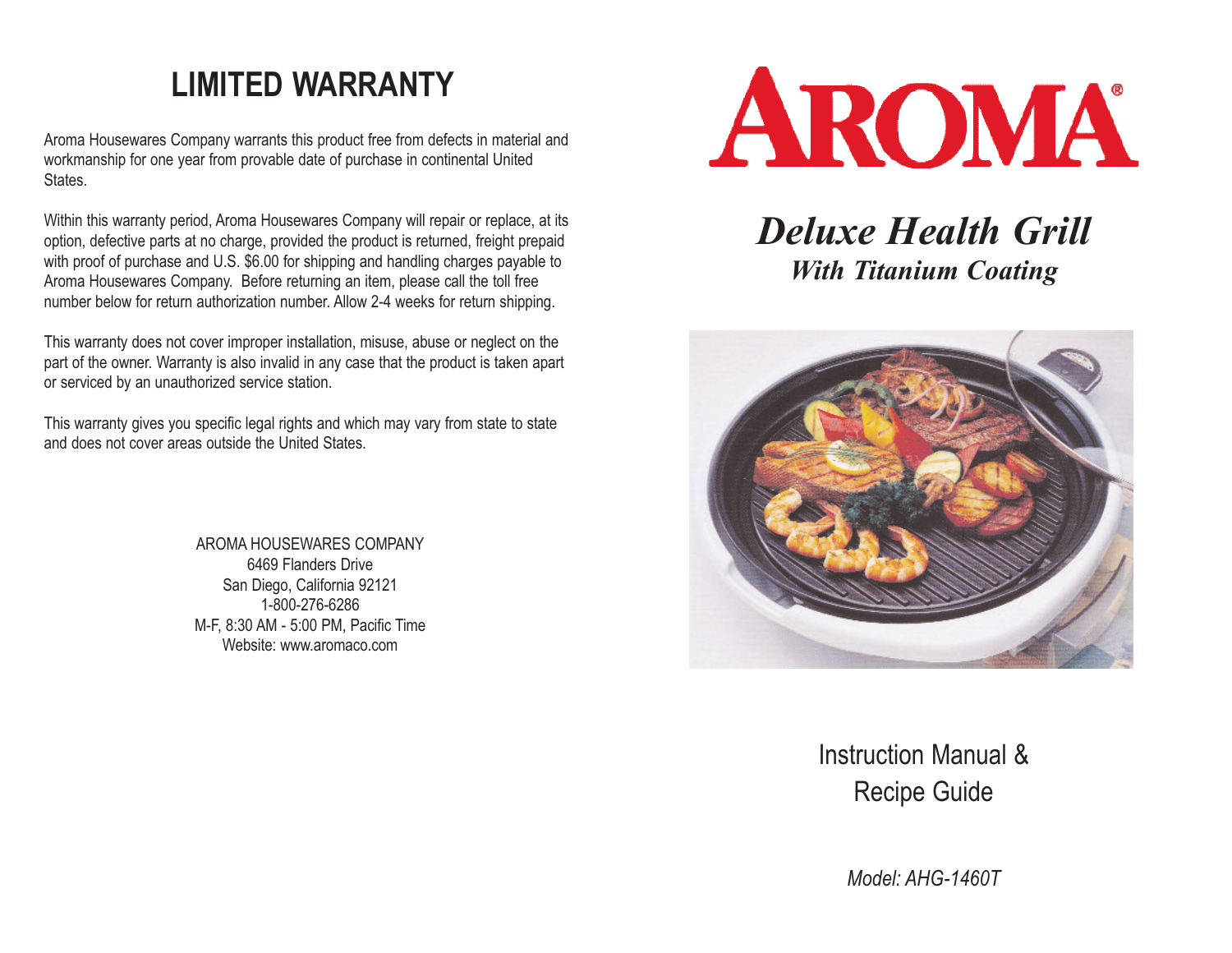Congratulations on your purchase of the  $AROMA$  Health Grill. It will surely become one of the most practical appliances in your kitchen.

Please read all instructions before first use.



Published By:

Aroma Housewares Co. 6469 Flanders Drive San Diego, CA 92121 U.S.A. 1-800-276-6286 www.aromaco.com

© 2004 Aroma Housewares Company All rights reserved.

### **RECIPES**

#### **ORANGE STIR-FRIED CHICKEN**

- Ib. boneless, skinless chicken breasts, cut into 1/4 in. strips
- 1 tbsp. soy sauce
- 3 tsp. cornstarch
- tsp. grated gingerroot or 1/2 tsp. ground ginger
- 1 clove garlic, finely chopped
- 1 medium size carrot
- ½ cup orange juice
- 2 tbsp. vegetable oil
- 3 cups mushrooms, thinly sliced
- 2 cups hot cooked rice

In a medium bowl, combine soy sauce, 1 teaspoon cornstarch, ginger and garlic. Stir in chicken, cover and refrigerate 30 minutes. Dissolve 2 teaspoons of cornstarch in the orange juice. Shred carrot.

Heat grill to 325°F degrees (165°C). Using 1 tablespoon of oil stir-fry the chicken with marinade until chicken is white, then remove from skillet. Add remaining tablespoon of oil, mushrooms and shredded carrots. Stir-fry 2 to 3 minutes or until mushrooms are golden and tender. Stir in chicken and orange juice mixture. Bring to a boil, stirring constantly for 30 seconds or until thickened. Serve over rice. Serves 4.

#### **FRENCH TOAST**

4 eggs 1/3 cup milk 1 tsp. sugar ½ tsp. cinnamon 8 slices of thick bread Cooking oil, butter or margarine (for cooking) Powdered sugar, fruit, or syrup (optional toppings)

Heat grill to 300°F degrees (149°C), then lightly grease the pan with oil, margarine or butter. Mix together all ingredients except oil and toppings. Dip bread into mixture coating both sides of bread. Cook on grill until bread turns golden brown. Top with powdered sugar, fruit topping or syrup. Serves 4.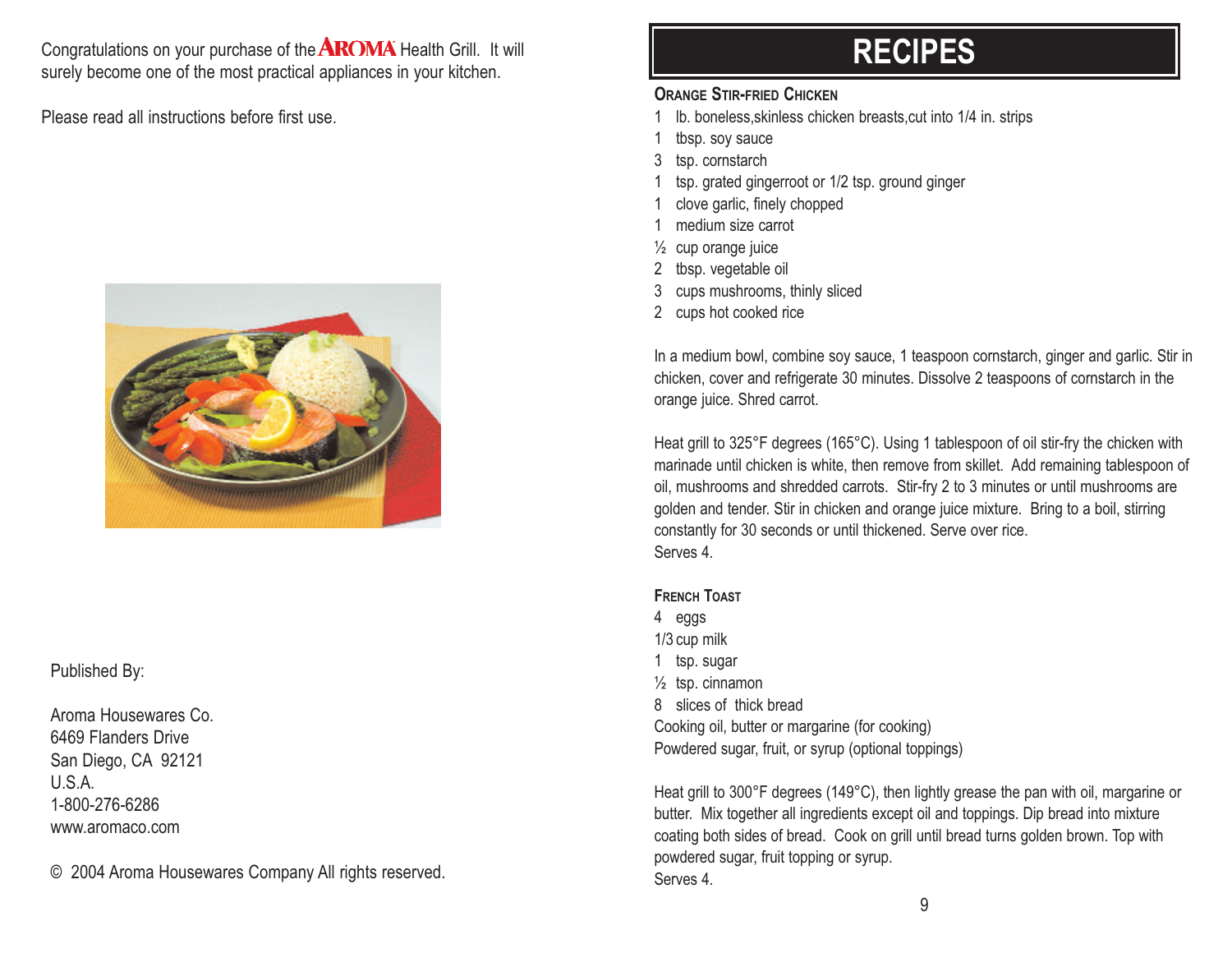### **RECIPES**

### **EASY PITA FAJITAS**

- 4 limes, juiced
- 2 tbsp olive oil
- ½ tsp ground cumin
- ¼ tsp salt
- 1 clove garlic,minced
- $\frac{1}{4}$  tsp black pepper
- 1 lb. top round or skirt steak, thinly sliced
- 1 cup fresh mushrooms,sliced
- 3 tbsp. fresh cilantro, chopped
- 1 small onion,thinly sliced
- 1 small green or red pepper, thinly sliced
- 6 pita pockets, cut in half
- 1 cup Monterrey Jack or cheddar cheese, shredded
- Guacamole, salsa, sour cream, chopped tomatoes (optional)

Combine lime juice, 1 tablespoon olive oil, cumin, salt, garlic and black pepper in a bowl. Add beef and marinate at room temperature for 30 minutes. Heat grill to 375°F degrees (190°C) add remaining 1 tablespoon olive oil, onion, and green/red pepper, mushrooms and cilantro, stir. Cover and cook 1 to 2 minutes or until vegetables are tender. Remove vegetables and keep warm. Drain meat from marinade and then sauté for 7 to 9 minutes on the grill until done. Meanwhile, preheat oven to 350°F (175°C) Wrap pita pockets in aluminum foil and heat in the oven for 5 minutes.

Spoon meat and vegetables into center of warm pita pocket, sprinkle with cheese and serve. Garnish as desired with guacamole, salsa, sour cream and chopped tomatoes. Serves 6.

# **IMPORTANT SAFEGUARDS**

*Basic safety precautions should always be followed when using electrical appliances, including the following:*

- 1. Important: Read all instructions carefully before first use.
- 2. Do not touch hot surfaces. Use handles or knobs.
- 3. To protect against electrical shock, do not immerse cord, plug or the appliance itself in water or other liquid.
- 4. Close supervision is necessary when the appliance is used near children.
- 5. Unplug from outlet when not in use and before cleaning. Allow unit to cool before putting on or taking off parts, and before cleaning the appliance and drip tray.
- 6. Do not operate any appliance with a damaged cord or plug or after the appliance malfunctions or has been damaged in any manner. Return appliance to the nearest authorized service facility for examination, repair or adjustment.
- 7. Do not use attachments or accessories other than those supplied or recommended by the manufacturer. Incompatible parts create a hazard.
- 8. Do not use outdoors.
- 9. Do not let cord hang over edge of table or counter, or touch hot surfaces.
- 10. Do not place on or near a hot burner or in a heated oven.
- 11. Do not use the appliance for other than intended use.
- 12. Do not clean with metal scouring pads. Pieces can break off the pad and touch electrical parts, creating a risk of electric shock. Metal-scouring pads may also damage the finish.
- 13. Always unplug from the base of the wall outlet. Never pull on the cord.
- 14. Store appliance in a cool, dry place.
- 15. Use only with 120V AC power outlet.
- 16. Extreme caution must be used when using or moving an appliance containing hot oil or other hot liquids and when emptying the drip tray.
- 17. Always attach temperature control probe to appliance first and then plug cord into wall outlet. To disconnect, turn control to the OFF position and unplug from outlet.
- 18. Use extreme caution when opening the lid during or after cooking. Hot steam will escape and could cause burns.

# **SAVE THESE INSTRUCTIONS**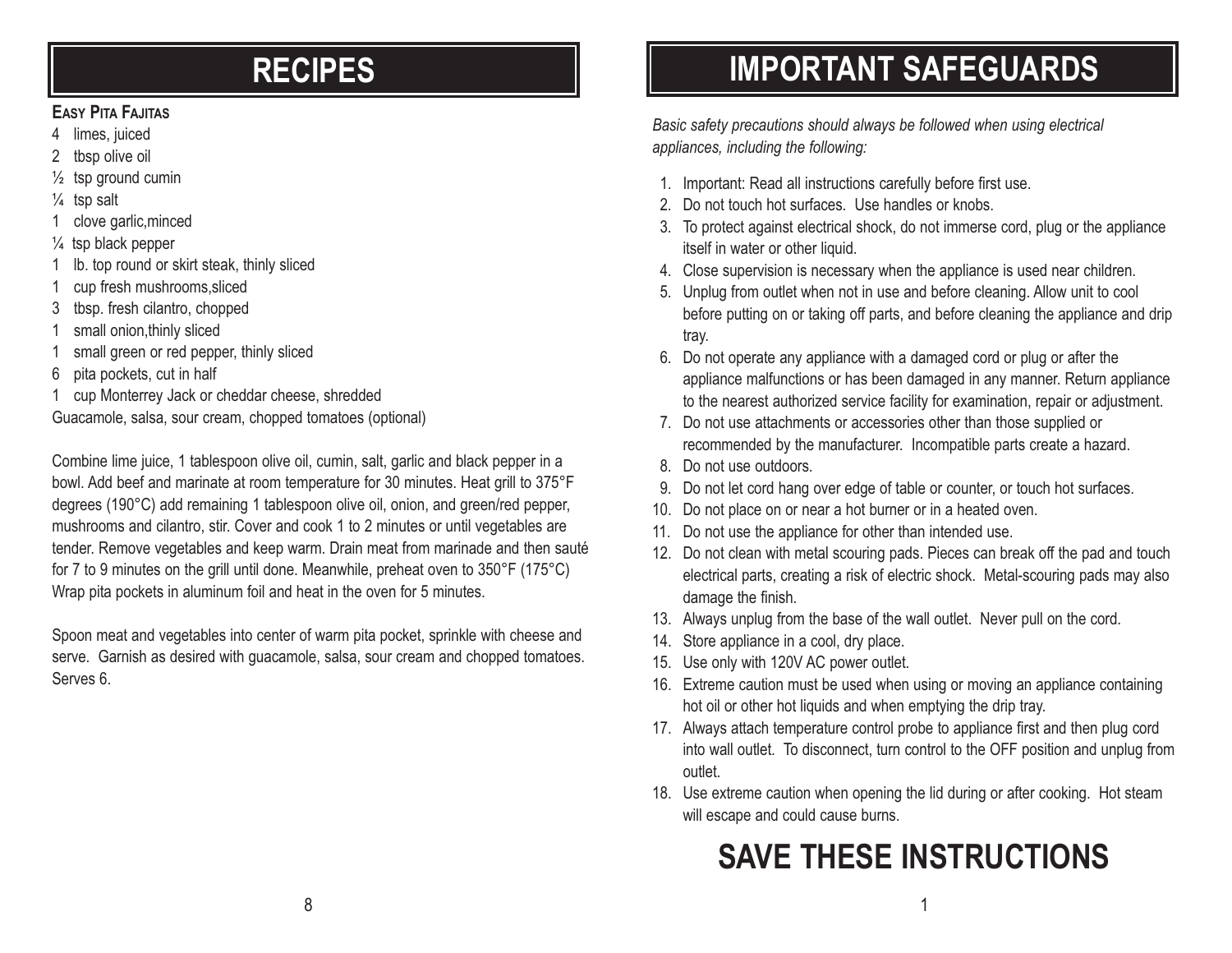# **SHORT CORD INSTRUCTIONS**

- 1. A short power-supply cord is provided to reduce risk resulting from becoming entangled in or tripping over a longer cord.
- 2. Longer extension cords are available and may be used if care is exercised in their use.
- 3. If a longer extension cord is used:
	- a. The marked electrical rating of the extension cord should be at least as great as the electrical rating of the appliance.
	- b. The longer cord should be arranged so that it will not drape over the counter top or tabletop where it can be pulled by children or tripped over unintentionally.

# **POLARIZED PLUG**

This appliance has a **polarized plug** (one blade is wider than the other); follow the instructions below:

To reduce the risk of electric shock, this plug is intended to fit into a polarized outlet only one way. If the plug does not fit fully into the outlet, reverse the plug. If it still does not fit, contact a qualified electrician. Do not attempt to modify the plug in any way.

### **This appliance is for household use only.**

## **RECIPES**

### **CHICKEN STIR-FRY**

- 1 lb. boneless,skinless chicken breast, cut into 1/2 inch strips
- 2 tbsp. lime juice
- 2 tsp. chili powder
- cup fresh mushrooms
- 1 cup bell pepper red or green, cut into thin slices
- 2 tbsp. vegetable oil

1/3 cup Picante sauce

- 2 tbsp. chopped fresh cilantro
- 1 medium tomato, chopped

Mix lime juice and chili powder in a medium bowl and stir in chicken strips. Cover and refrigerate 1 hour.

Heat grill to 325°F (165°C) degrees. Using 1 tablespoon of the oil, stir-fry the chicken with lime-chili marinade until the chicken is white, then remove from the grill. Using the remaining oil, stir-fry the mushrooms and bell pepper for 2-3 minutes or until crispy but tender. Stir in the chicken, picante sauce and cilantro. Serve with rice or pasta. Serves 4.

### **CREAMY CHICKEN & PASTA**

- 2 tsp. butter or margarine
- Ib. boneless/skinless chicken breast (cubed)
- 1 cup broccoli
- 1 cup frozen peas
- 1/2 cup red bell peppers
- 1-½ cup spiral pasta noodles, cooked
- 1/4 cup water
- 1/2 cup sour cream
- 1 tbsp. dill weed

Heat grill to 350°F degrees (175°C). Melt butter and then add chicken. As the chicken cooks stir in vegetables, pasta and water. Reduce heat to 150°F degrees (66°C), simmer 10-12 minutes stirring occasionally until vegetables are crispy but tender. Stir in sour cream, simmer 2 minutes and serve. Serves 4.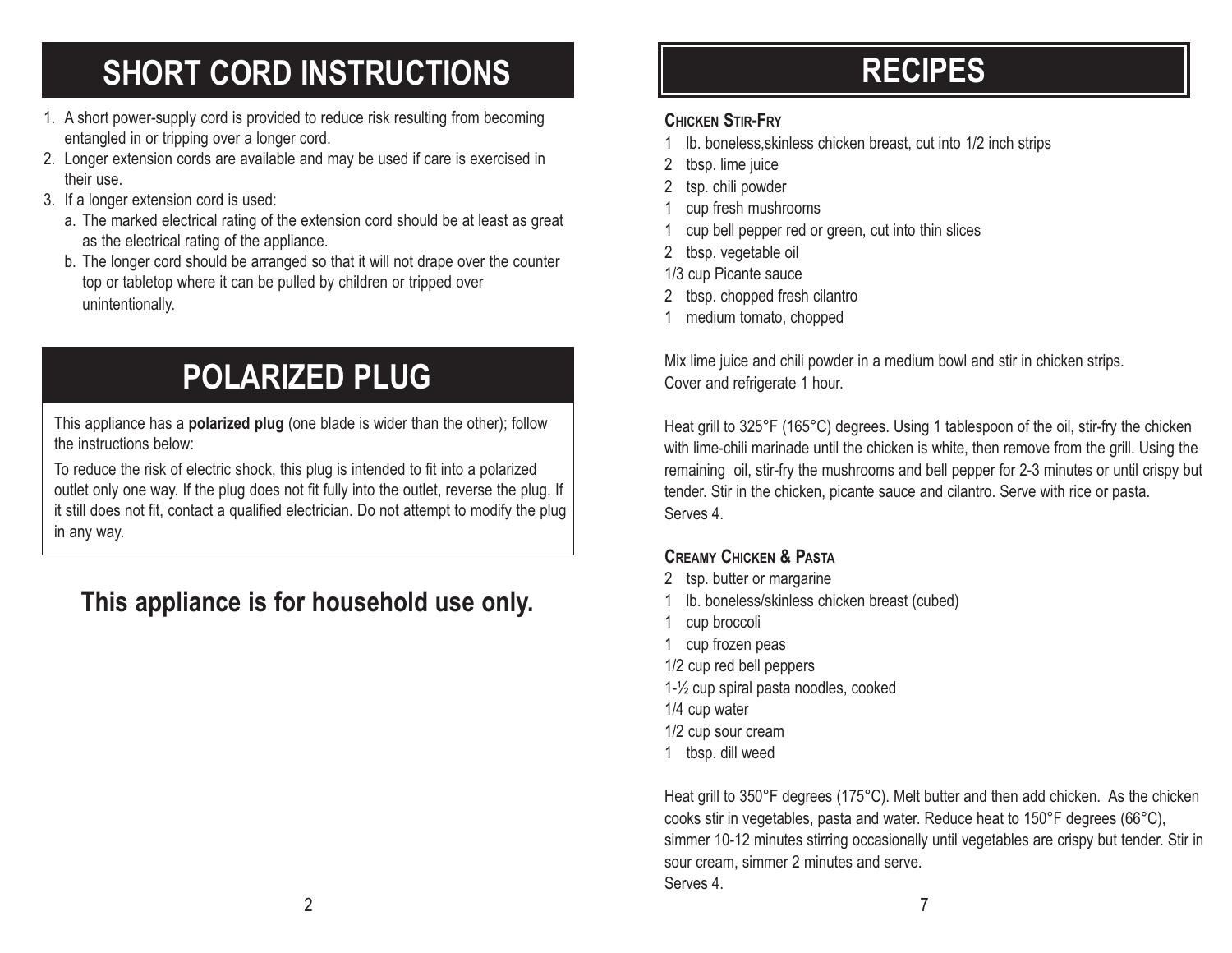### **HOW TO CLEAN**

*Always unplug unit from wall first and then from the base and allow to cool completely before cleaning.*

- 1. Pull the cooking pan away from the plastic base.
- 2. Wash cooking pans, plastic base, and lid in warm soapy water or in the dishwasher.
- 3. Rinse and dry thoroughly.

#### **NOTE:**

- Make sure the power inlet is completely dry prior to attaching the temperature control probe and plugging into the wall outlet.
- Never immerse power cord, plug or temperature control probe in water or any other liquid.
- Do not use harsh abrasive or cleaners as they may damage the titanium coating.

## **PARTS IDENTIFICATION**



- 1. High dome, tempered glass lid
- 2. Cool-touch knob
- 3. Grilling surface with titanium nonstick coating
- 4. Removable drip tray
- 5. Cool-touch, detachable grill base
- 6. Power receptacle
- 7. Temperature control probe and power cord/plug